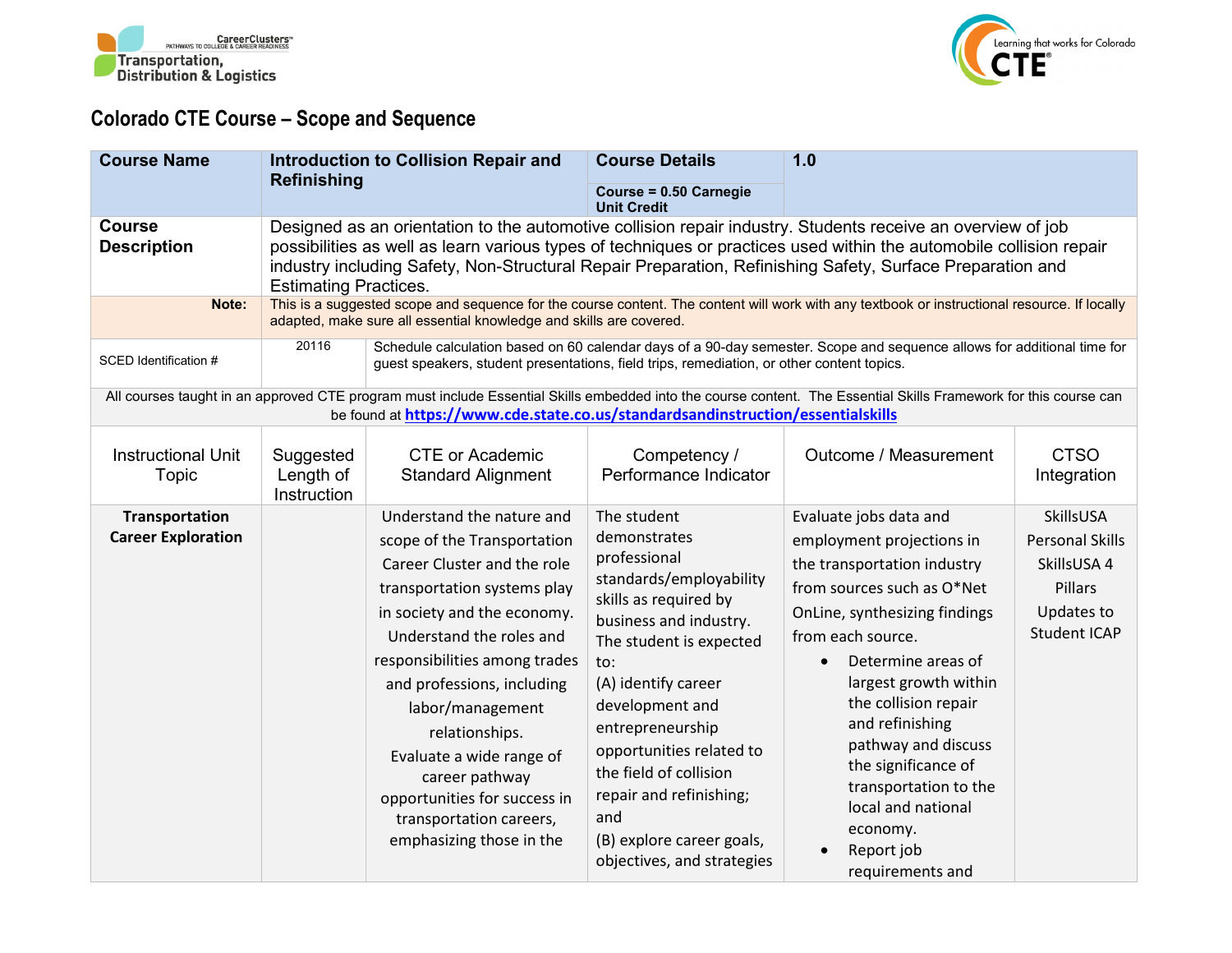



|               | collision refinishing and<br>repair pathway.                                                                                                                                                                                                                                                                                                                            | as part of a plan for<br>future career<br>opportunities.                                                                                                                                                                                                                                                                               | characteristics for<br>selected careers and<br>compare personal<br>interests and<br>aptitudes with job<br>requirements and<br>characteristics of the<br>career selected.<br>Define employment<br>expectations of entry-level<br>employees in local<br>employment situations (hiring<br>requirements, basic job<br>expectations, etc.)<br>Discuss industry certification<br>opportunities and their<br>requirements. |
|---------------|-------------------------------------------------------------------------------------------------------------------------------------------------------------------------------------------------------------------------------------------------------------------------------------------------------------------------------------------------------------------------|----------------------------------------------------------------------------------------------------------------------------------------------------------------------------------------------------------------------------------------------------------------------------------------------------------------------------------------|---------------------------------------------------------------------------------------------------------------------------------------------------------------------------------------------------------------------------------------------------------------------------------------------------------------------------------------------------------------------------------------------------------------------|
| <b>Safety</b> | Identify employers'<br>expectations regarding safe<br>and appropriate work habits,<br>ethical conduct, and<br>environmental<br>responsibilities in the fields<br>of automotive collision repair<br>and refinishing.<br>Practice personal and<br>occupational safety and<br>understand the<br>environmental effects of<br>collision repair and<br>refinishing practices. | The student<br>demonstrates<br>professional<br>standards/employability<br>skills as required by<br>business and industry.<br>The student is expected<br>to:<br>(A)<br>demonstrate<br>awareness of workplace<br>safety and environmental<br>responsibilities in<br>automotive collision and<br>refinishing and<br>understand the use of | Obtain OSHA 10 certificate<br>and be able to state basic<br>safety requirements for the<br>industry.<br>Comply with personal and<br>environmental safety<br>practices:<br>Use and inspect<br>personal protective<br>equipment every time<br>equipment is used.<br>Inspect, maintain, and<br>employ safe operating<br>procedures with tools<br>and equipment, such<br>as hand and power<br>tools, ladders,           |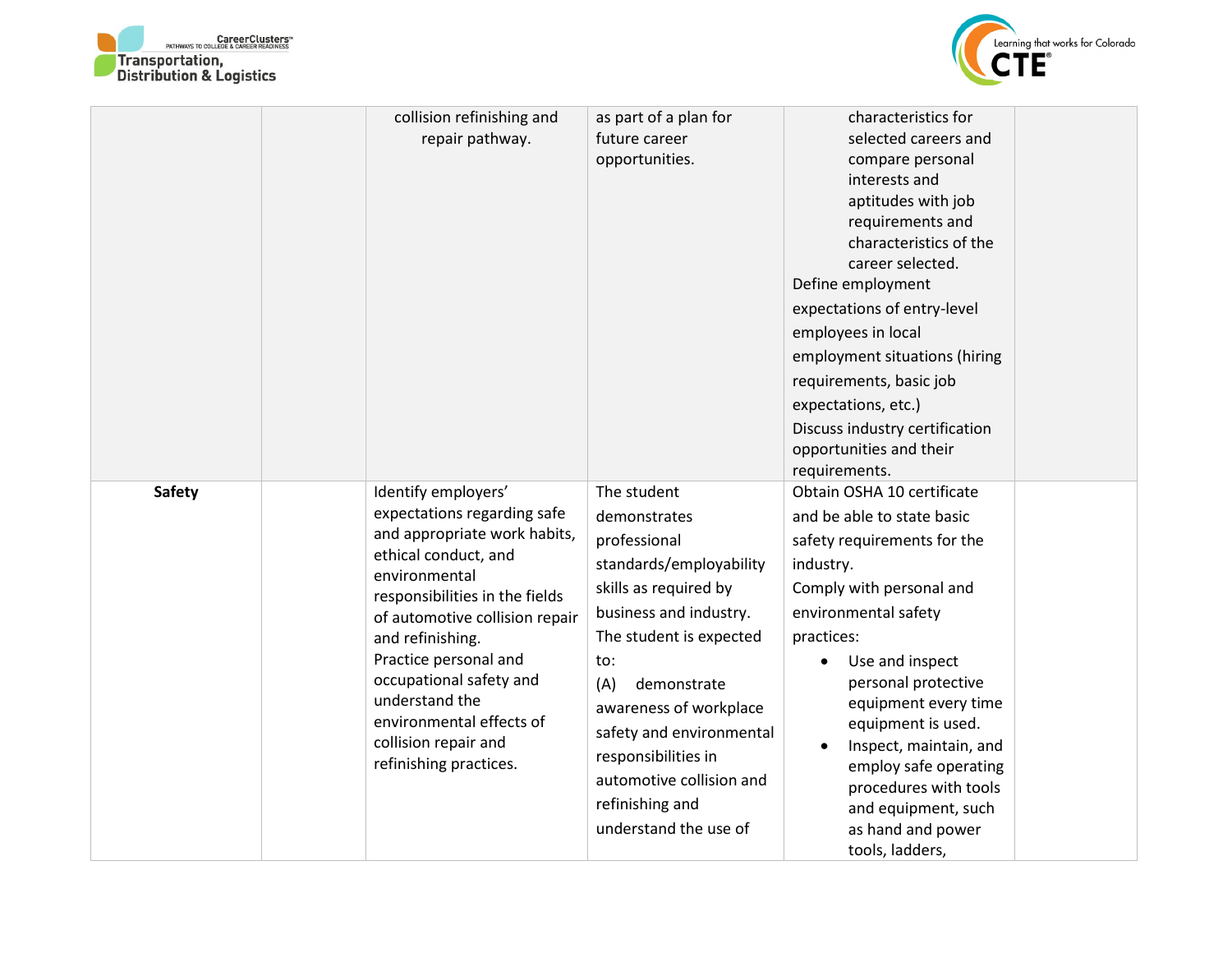



| <b>General Industry</b>                    | Discuss and describe                                                         | personal protective<br>equipment;<br>practice the safe<br>(B)<br>handling and storage of<br>chemicals and hazardous<br>wastes as required by the<br>Occupational Safety and<br><b>Health Administration</b><br>(OSHA), Air Resources<br>Board (ARB), Air Quality<br><b>Management Districts</b><br>(AQMDs), and other<br>regulatory agencies;<br>identify employers'<br>(C)<br>expectations and<br>appropriate work habits;<br>and<br>(D) apply reasoning skills<br>to a variety of workplace<br>situations in order to<br>make ethical decisions.<br>The student | scaffolding, and lifting<br>equipment.<br>Assume<br>responsibilities under<br>HazCom (Hazard<br>Communication)<br>regulations.<br>Adhere to<br>responsibilities,<br>regulations, and<br><b>Occupational Safety &amp;</b><br><b>Health Administration</b><br>(OSHA) policies<br>regarding reporting of<br>accidents and<br>observed hazards, and<br>regarding emergency<br>response procedures.<br><b>Utilize MSDSs</b><br>$\bullet$<br>(material safety data<br>sheets), and identify<br>the health hazards<br>associated with<br>hazardous material.<br>Maintain a portfolio<br>record of written<br>safety examinations<br>and equipment<br>examination for which<br>the student has<br>passed.<br>Research collision repair |
|--------------------------------------------|------------------------------------------------------------------------------|-------------------------------------------------------------------------------------------------------------------------------------------------------------------------------------------------------------------------------------------------------------------------------------------------------------------------------------------------------------------------------------------------------------------------------------------------------------------------------------------------------------------------------------------------------------------|--------------------------------------------------------------------------------------------------------------------------------------------------------------------------------------------------------------------------------------------------------------------------------------------------------------------------------------------------------------------------------------------------------------------------------------------------------------------------------------------------------------------------------------------------------------------------------------------------------------------------------------------------------------------------------------------------------------------------------|
| <b>Terminology and</b><br><b>Resources</b> | resources, information<br>systems and technology<br>related to the fields of | demonstrates<br>professional                                                                                                                                                                                                                                                                                                                                                                                                                                                                                                                                      | processes described in<br>textbooks, repair center<br>websites, or by interviewing                                                                                                                                                                                                                                                                                                                                                                                                                                                                                                                                                                                                                                             |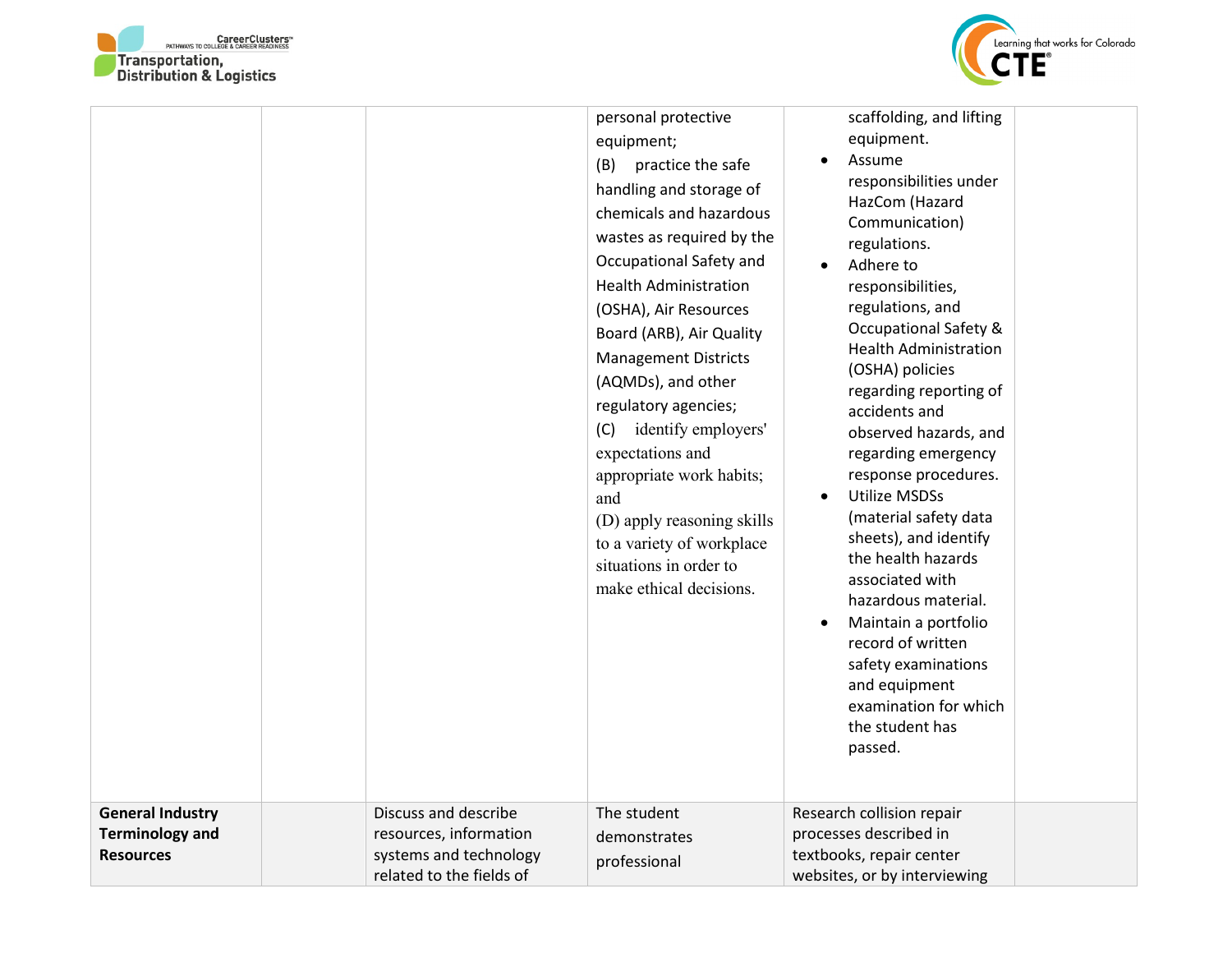



| automotive collision repair<br>and refinishing.<br>Demonstrate and apply<br>relevant problem-solving,<br>reading, and writing in-<br>context to the Collision<br>Industry.<br>Read and interpret service<br>and repair information,<br>technical bulletins,<br>specifications, schematics,<br>and parts catalogs from a<br>variety of sources. | standards/employability<br>skills as required by<br>business and industry.<br>The student is expected<br>to:<br>(A)<br>review the<br>competencies related to<br>resources, information<br>systems, and technology;<br>and<br>(B)<br>use appropriate<br>materials and repair<br>technology resources.<br>The student relates core<br>academic skills to the<br>requirements of collision<br>repair and refinishing<br>technology. The student<br>is expected to:<br>apply effective oral<br>(A)<br>and written<br>communication skills<br>with individuals from<br>various cultures such as<br>fellow workers,<br>management, and<br>customers;<br>(B)<br>use technical<br>writing skills to complete<br>collision repair and<br>refinishing orders and<br>related paperwork; and | technicians. Citing research,<br>create and publish a written,<br>oral, or visual presentation<br>describing the major steps<br>involved in the collision repair<br>process including estimating,<br>disassembling, performing<br>repairs, refinishing,<br>reassembling, detailing, and<br>final inspection. Discriminate<br>between the different types of<br>repair work such as metal<br>work, structural repairs,<br>mechanical and electrical<br>repairs, and refinishing.<br>Use technical vocabulary,<br>technical reports and<br>manuals, electronic systems,<br>and related technical data<br>resources, as appropriate, to<br>determine repairs and<br>estimates.<br>Utilize appropriate<br>terminology to classify and<br>describe vehicles based on<br>vehicle size, roof design, drive<br>system type, and engine<br>location. Compare and<br>contrast the major types of<br>body frames (i.e. body-over-<br>frame, unibody, and space<br>frame). Create a visual display<br>with supporting text to<br>describe the major structural<br>parts, sections, and<br>assemblies of each type of<br>body frame. |  |
|------------------------------------------------------------------------------------------------------------------------------------------------------------------------------------------------------------------------------------------------------------------------------------------------------------------------------------------------|----------------------------------------------------------------------------------------------------------------------------------------------------------------------------------------------------------------------------------------------------------------------------------------------------------------------------------------------------------------------------------------------------------------------------------------------------------------------------------------------------------------------------------------------------------------------------------------------------------------------------------------------------------------------------------------------------------------------------------------------------------------------------------|-------------------------------------------------------------------------------------------------------------------------------------------------------------------------------------------------------------------------------------------------------------------------------------------------------------------------------------------------------------------------------------------------------------------------------------------------------------------------------------------------------------------------------------------------------------------------------------------------------------------------------------------------------------------------------------------------------------------------------------------------------------------------------------------------------------------------------------------------------------------------------------------------------------------------------------------------------------------------------------------------------------------------------------------------------------------------------------------------------------------------|--|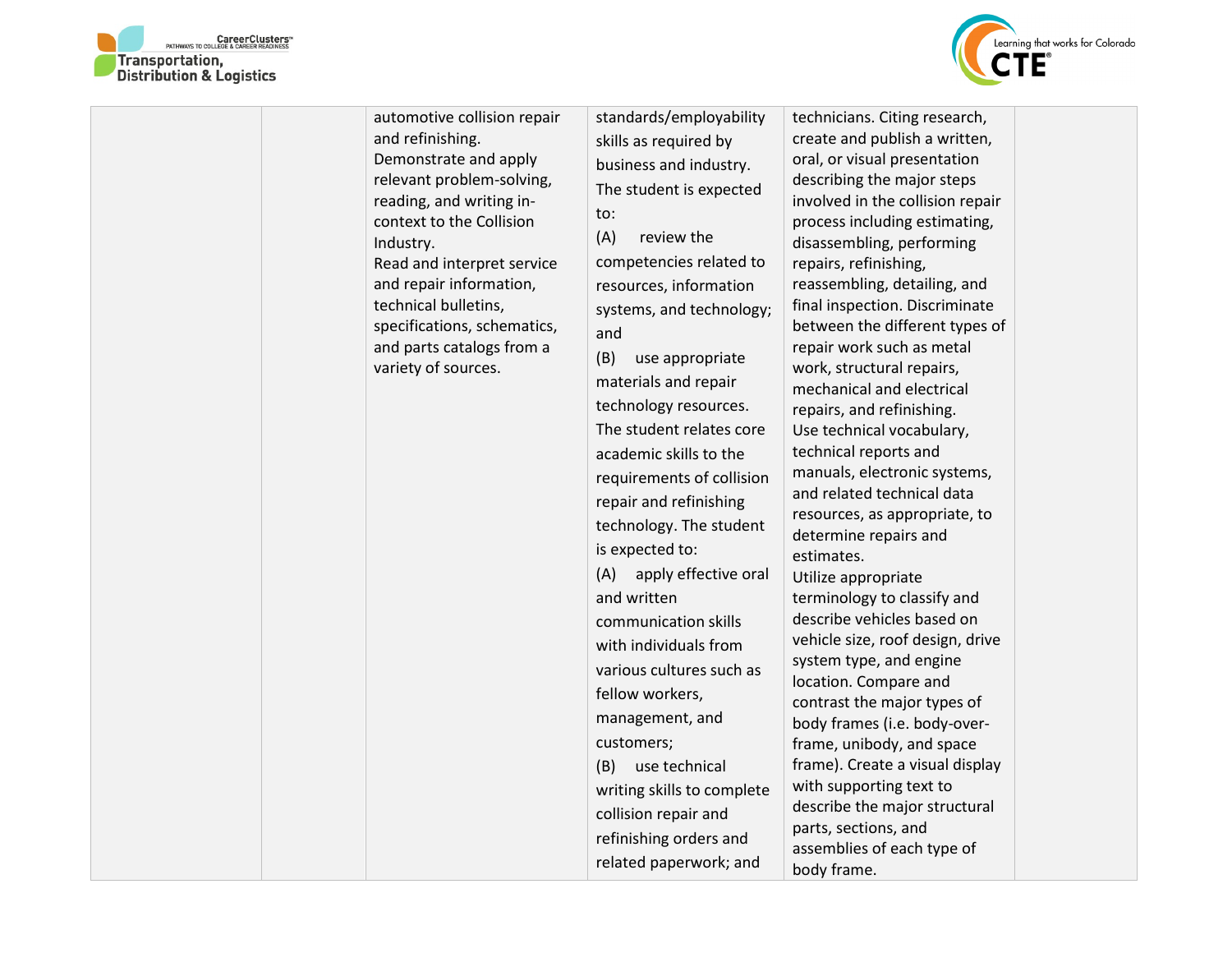



|                                    |                                                                                                                                                                                                                                                                                                                                                                                            | (C)<br>locate and read<br>documents such as<br>service and repair<br>information, technical<br>bulletins, specifications,<br>schematics, and parts<br>catalogs.                                                                                                                                                                                                                                                                                                                                                                                               | Identify and describe the<br>major parts and components<br>which make up an automobile<br>body, analyzing the purpose<br>of and interrelationships<br>among each component and<br>explaining the sequence in<br>which each is put together in<br>assembly.                                                                                                                                                                                                                                                                                                                                                                                                                                   |  |
|------------------------------------|--------------------------------------------------------------------------------------------------------------------------------------------------------------------------------------------------------------------------------------------------------------------------------------------------------------------------------------------------------------------------------------------|---------------------------------------------------------------------------------------------------------------------------------------------------------------------------------------------------------------------------------------------------------------------------------------------------------------------------------------------------------------------------------------------------------------------------------------------------------------------------------------------------------------------------------------------------------------|----------------------------------------------------------------------------------------------------------------------------------------------------------------------------------------------------------------------------------------------------------------------------------------------------------------------------------------------------------------------------------------------------------------------------------------------------------------------------------------------------------------------------------------------------------------------------------------------------------------------------------------------------------------------------------------------|--|
| Tools, Equipment,<br>and Materials | Discuss the basic function<br>and application of tools,<br>equipment, and materials<br>used in automotive collision<br>repair and refinishing.<br>Identify types of vehicle<br>construction materials and<br>associated repair methods.<br>Apply mathematics concepts<br>to solve collision repair<br>problems, distinguishing<br>which principles apply to a<br>given automotive problem. | The student knows the<br>basic function and<br>application of tools,<br>equipment, technologies,<br>and materials used in<br>collision repair and<br>refinishing services. The<br>student is expected to:<br>identify hand and<br>(A)<br>power tools and<br>equipment commonly<br>used in collision repair<br>and refinishing;<br>(B) use physical<br>measurement devices<br>typically employed in<br>collision repair to<br>complete accurate field<br>measurements: and<br>(C) determine the<br>appropriate units and<br>record accurate<br>measurements of | Demonstrate safe use the<br>tools, materials, and<br>equipment commonly used in<br>the fields of automotive<br>collision repair and refinishing:<br>Accurately identify a<br>$\bullet$<br>wide range of hand<br>tools, power tools,<br>and equipment used<br>in the collision repair<br>industry. Hand tools<br>should include<br>wrenches, sockets,<br>screwdrivers, pliers,<br>files, holding tools,<br>punches, chisels, and<br>hammers in metric<br>and/or Society of<br><b>Automotive Engineers</b><br>(SAE) sizes where<br>appropriate/. Power<br>tools should include<br>air tools, grinders,<br>polishers, blasters,<br>and spray guns.<br>Equipment should<br>include spray booths, |  |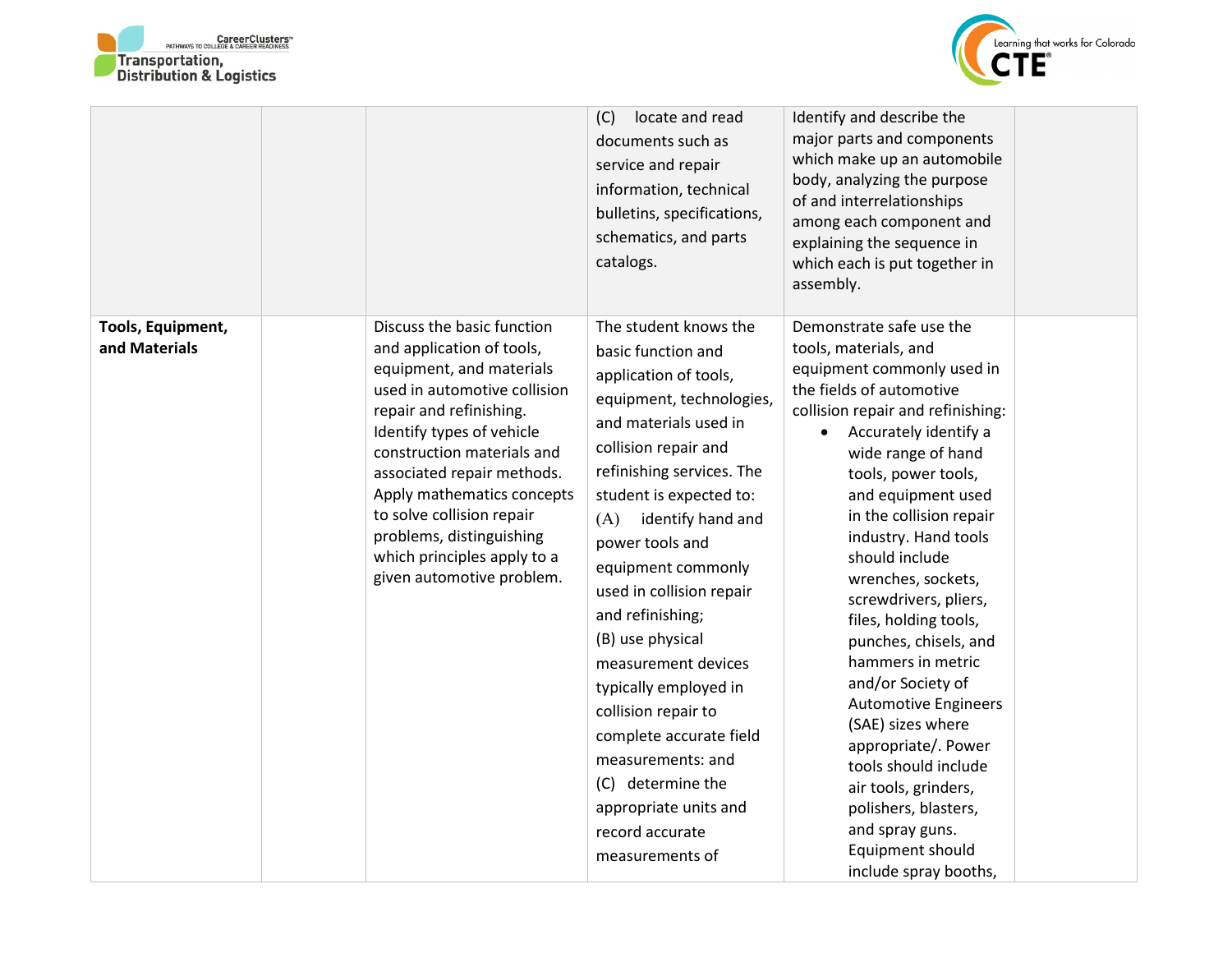



lengths, angles, pressure, volume, and other measurements. The student reviews the technical knowledge and skills of collision repair and refinishing. The student is expected to: (A) demonstrate the safe use of various hand and power tools and equipment commonly used in collision repair and refinishing; and (B) identify types of vehicle construction materials and associated repair methods.

paint drying equipment, straightening systems, and lifts

- Assess a variety of situations requiring the use of hand tools, power tools, and equipment. Select the proper tool, critique the readiness of the tool, use the tool to accomplish the desired task, clean the tool, and then return the tool to its proper storage according to correct size and nomenclature. For example, demonstrate the ability to safely use an air ratchet to remove hood hinge bolts. • Distinguish between
- the various types of fasteners commonly used in vehicle construction, such as bolts, nuts, washers, screws, nonthreaded fasteners, and adhesives, by creating a visual display outlining the properties and uses of each type. Define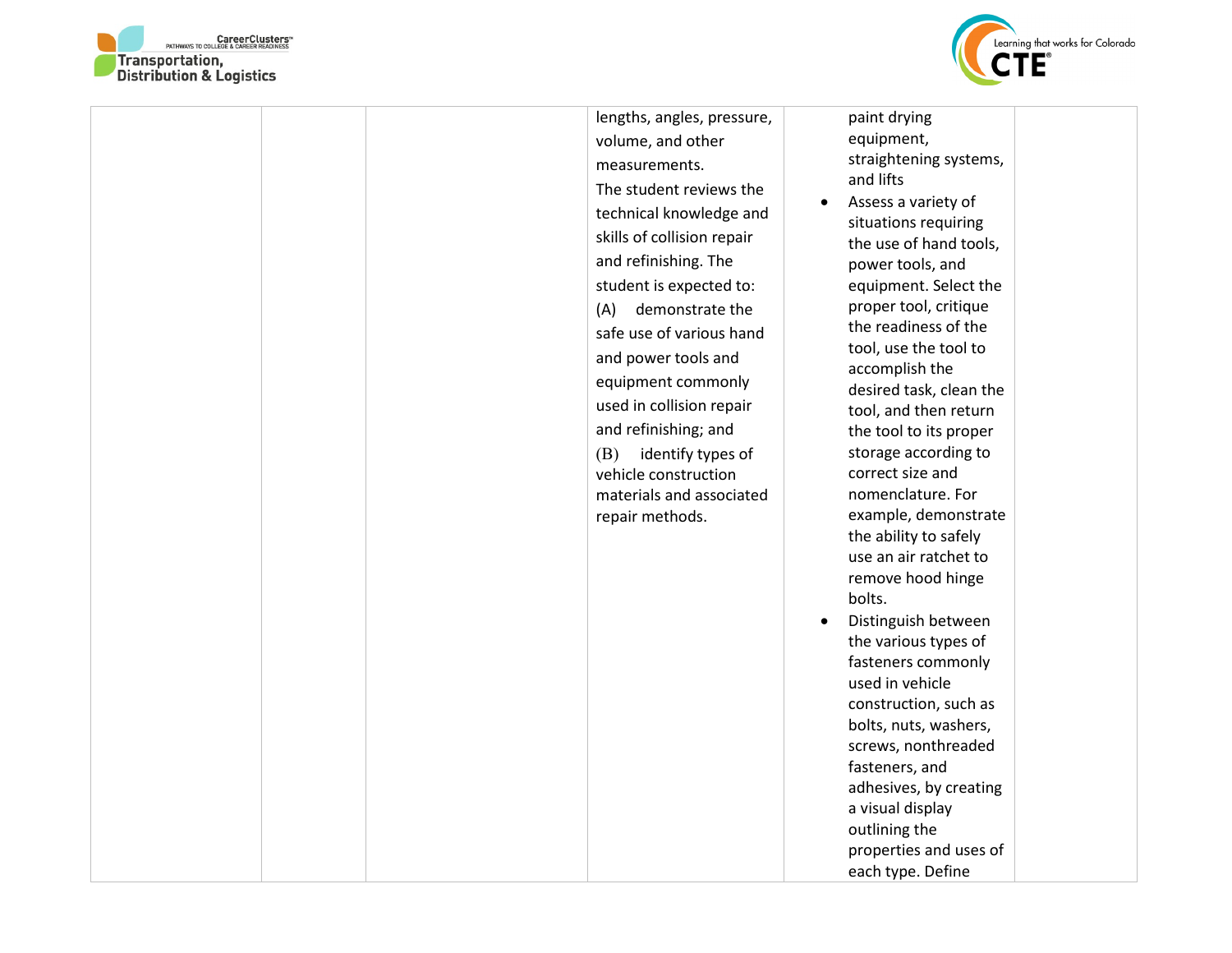



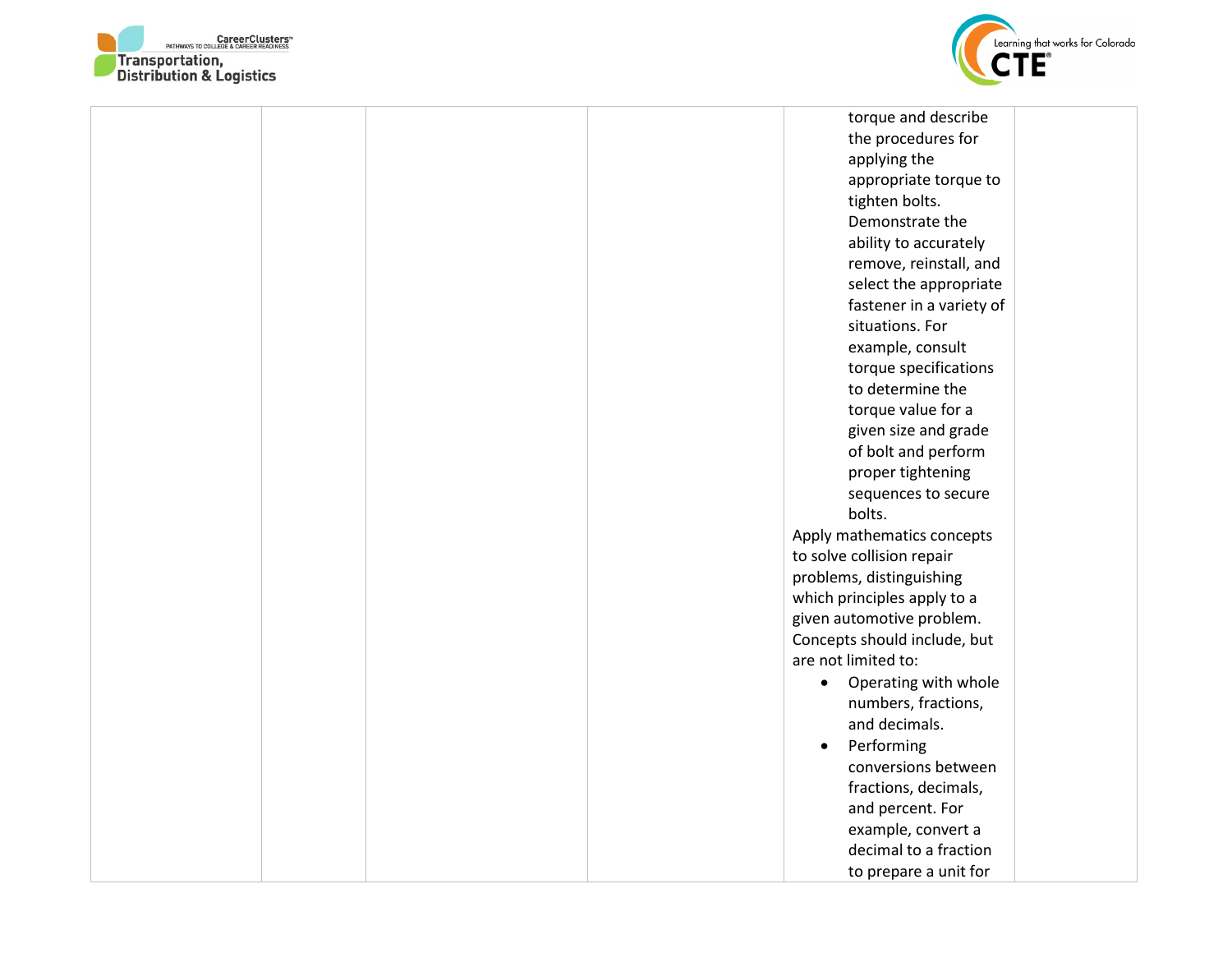



|                                        |                                                                                                                                                                |                                                                                                                                                                                                                                                                                             | measurement on a<br>fractional scale to the<br>precision of 1/16 of an<br>inch.<br>Working with units<br>such as feet, inches,<br>meters, centimeters,<br>and millimeters, and<br>determining<br>appropriate units for a<br>given repair task. For<br>example, convert<br>fractions of an inch<br>into millimeters to<br>determine the<br>appropriate size<br>metric wrench to use<br>to loosen a bolt.<br>Performing<br>$\bullet$<br>proportionate<br>reasoning to estimate<br>quantities. |  |
|----------------------------------------|----------------------------------------------------------------------------------------------------------------------------------------------------------------|---------------------------------------------------------------------------------------------------------------------------------------------------------------------------------------------------------------------------------------------------------------------------------------------|---------------------------------------------------------------------------------------------------------------------------------------------------------------------------------------------------------------------------------------------------------------------------------------------------------------------------------------------------------------------------------------------------------------------------------------------------------------------------------------------|--|
| <b>Basic Repair and</b><br>Preparation | Apply scientific principles in<br>relation to chemical,<br>mechanical, and physical<br>functions and in relation to<br>industry and manufacturer<br>standards. | The student understands<br>the technical knowledge<br>and skills of basic<br>collision repair and<br>refinishing systems. The<br>student is expected to:<br>demonstrate an<br>(A)<br>understanding of basic<br>types of repair<br>procedures used in the<br>auto collision industry;<br>and | Demonstrate understanding<br>of basic types of repair<br>procedures in simulated or<br>actual automotive collision<br>repair and refinishing work<br>situations.<br>Compare and contrast the<br>properties and uses of basic<br>materials employed in<br>collision repair processes,<br>such as body fillers, putty,<br>mashing materials, abrasives,<br>sandpapers, primers, paint<br>types, drying and curing<br>materials, and sealers.                                                  |  |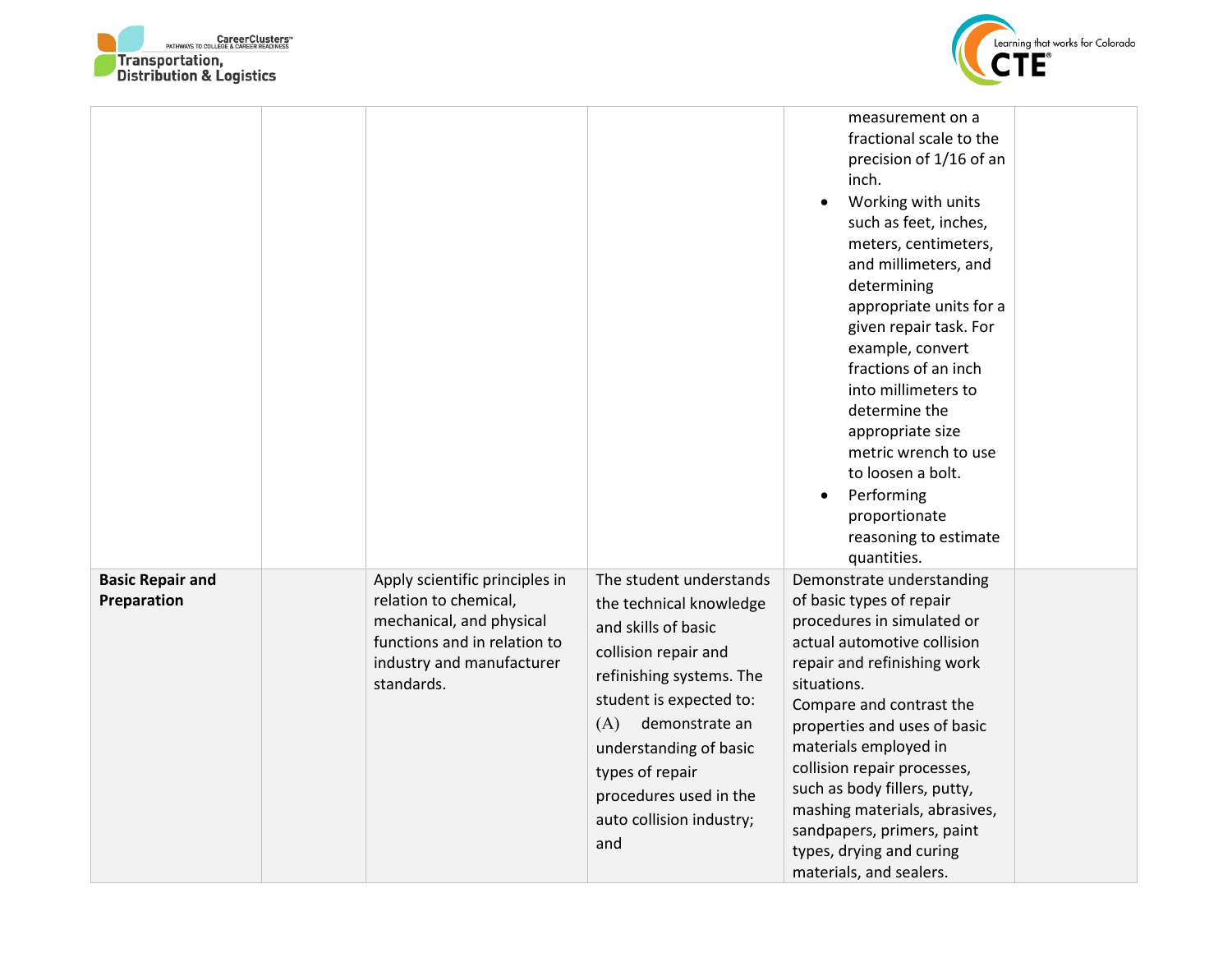



|  | (B)<br>demonstrate an       | Describe and demonstrate          |  |
|--|-----------------------------|-----------------------------------|--|
|  | understanding of basic      | common procedures used by         |  |
|  | preparation, application,   | collision repair centers to       |  |
|  | and refinishing with        | clean and properly dispose of     |  |
|  | various paint products.     | materials and supplies.           |  |
|  | Perform and document        | Gather information from a         |  |
|  | repair procedures in        | variety of print and digital      |  |
|  | accordance with             | sources, such as textbooks,       |  |
|  | manufacturer                | original equipment                |  |
|  | recommendations and         | manufacturer (OEM) manuals,       |  |
|  | industry standards:         | and online instructional          |  |
|  | explain and practice<br>(A) | materials, as well as firsthand   |  |
|  | the recommended             | experiences observing a           |  |
|  | procedures and practices    | qualified technician on the       |  |
|  | of various manufacturers;   | basic steps necessary to          |  |
|  | use reference<br>(B)        | prepare non-structural body       |  |
|  | books and materials,        | components for repair. Write      |  |
|  | technical service           | a summary of the steps            |  |
|  | bulletins, and other        | involved in the process, as if    |  |
|  | related documents to        | explaining the process to a       |  |
|  | determine repairs and       | new automotive collision          |  |
|  | rate of pay; and            | repair student, and be able to    |  |
|  | (C)<br>document repair      | perform each step:                |  |
|  | procedures accurately as    | Review damage report<br>$\bullet$ |  |
|  | required by the Bureau of   | and analyze damage                |  |
|  | Automotive Repair and       | to determine                      |  |
|  | other regulatory agencies   | appropriate methods               |  |
|  |                             | for overall repair;               |  |
|  |                             | develop and                       |  |
|  |                             | document a repair                 |  |
|  |                             | plan.                             |  |
|  |                             | Inspect, remove,                  |  |
|  |                             | label, store, and                 |  |
|  |                             | reinstall exterior trim           |  |
|  |                             | and moldings.                     |  |
|  |                             | Protect panels, glass,            |  |
|  |                             | interior parts, and               |  |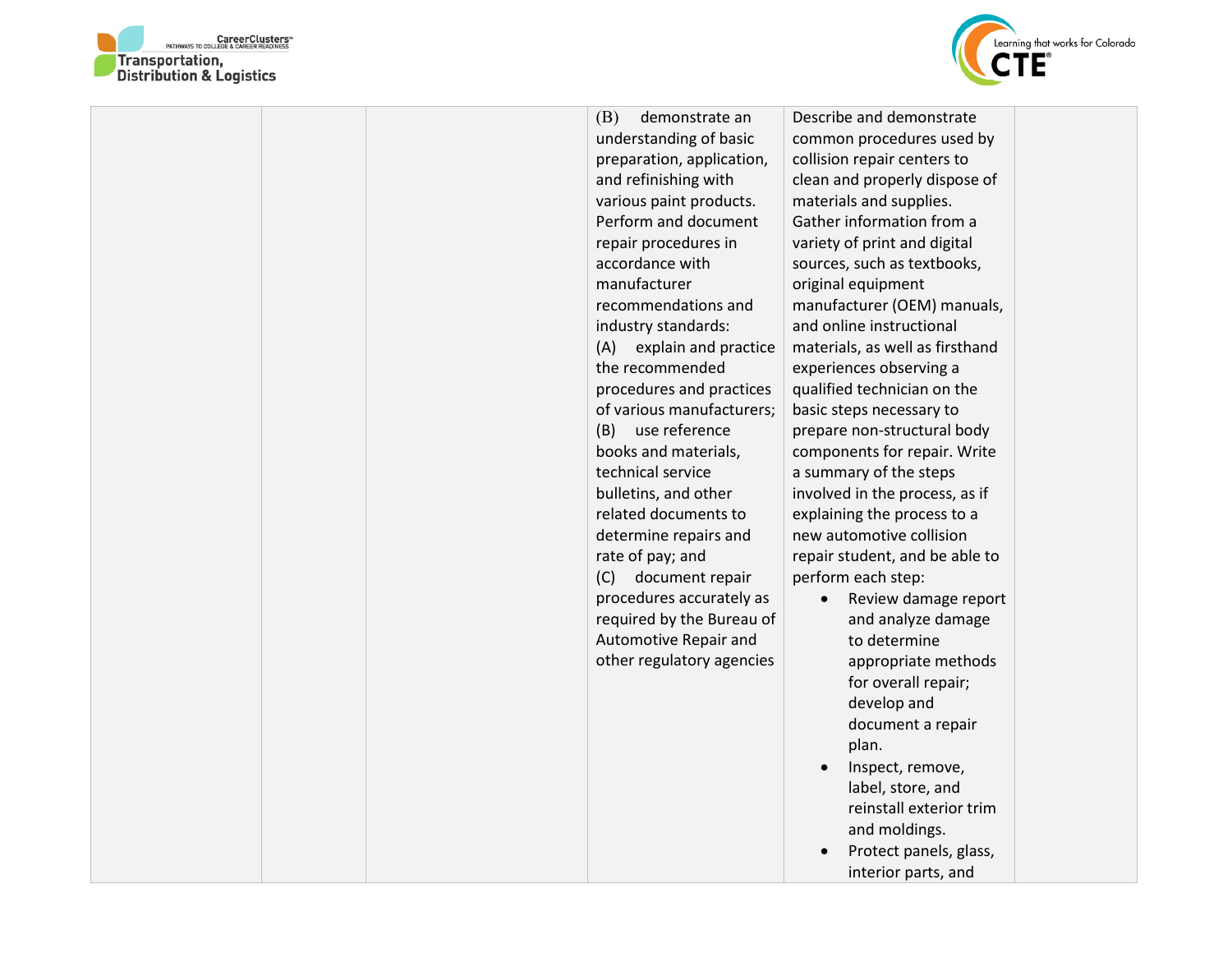



| <b>Basic Welding</b><br><b>Techniques</b> | Demonstrate the different<br>types of welding and heat | The student knows the<br>basic function and                                                                                                                                                                                                                                                                                                                                                                                                                                                                                                                | other vehicles<br>adjacent to the repair<br>area.<br>Soap and water wash<br>entire vehicle;<br>complete pre-repair<br>inspection checklist.<br>Demonstrate the different<br>types of welding and heat                                                                                                                                                      |  |
|-------------------------------------------|--------------------------------------------------------|------------------------------------------------------------------------------------------------------------------------------------------------------------------------------------------------------------------------------------------------------------------------------------------------------------------------------------------------------------------------------------------------------------------------------------------------------------------------------------------------------------------------------------------------------------|------------------------------------------------------------------------------------------------------------------------------------------------------------------------------------------------------------------------------------------------------------------------------------------------------------------------------------------------------------|--|
|                                           | processes used in repair<br>processes and procedures.  | application of tools,<br>equipment, technologies,<br>and materials used in<br>collision repair and<br>refinishing services. The<br>student is expected to:<br>(A)<br>identify hand and<br>power tools and<br>equipment commonly<br>used in collision repair<br>and refinishing;<br>(B)<br>identify proper<br>welding and cutting<br>techniques and processes<br>used in collision repair;<br>(C)<br>identify<br>environmentally<br>hazardous materials and<br>appropriate handling<br>methods used in collision<br>repair and refinishing<br>technologies. | processes used in repair<br>processes and procedures:<br>Demonstrate the<br>$\bullet$<br>principles of metal<br>welding and cutting.<br>Prepare and analyze<br>vehicles for repair.<br>Perform outer body<br>$\bullet$<br>panel repairs,<br>replacements, and<br>adjustments.<br>Prepare vehicles for<br>$\bullet$<br>metal finishing and<br>body filling. |  |
| <b>Repair and Refinish</b>                |                                                        | The student reviews the                                                                                                                                                                                                                                                                                                                                                                                                                                                                                                                                    | Read and interpret textbooks,                                                                                                                                                                                                                                                                                                                              |  |
| <b>Techniques</b>                         |                                                        | technical knowledge and<br>skills of collision repair                                                                                                                                                                                                                                                                                                                                                                                                                                                                                                      | OEM manuals, and other<br>instructional materials to                                                                                                                                                                                                                                                                                                       |  |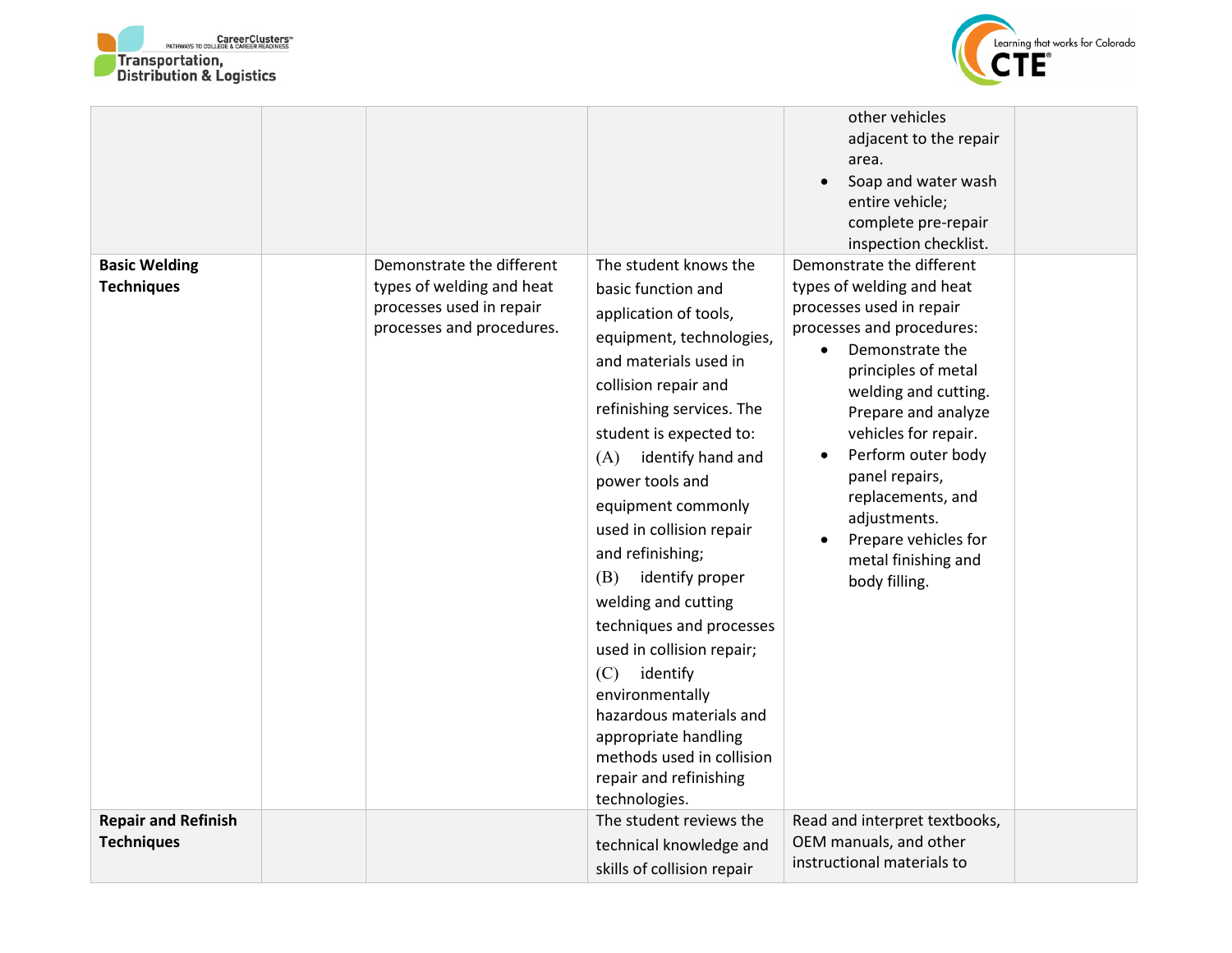



|  | and refinishing. The        | determine the basic steps                                     |
|--|-----------------------------|---------------------------------------------------------------|
|  | student is expected to:     | necessary to properly repair                                  |
|  | demonstrate the<br>(A)      | surface irregularities on a                                   |
|  | safe use of various hand    | damaged body panel. Apply                                     |
|  | and power tools and         | the appropriate tools,                                        |
|  | equipment commonly          | equipment, and procedures to<br>safely perform panel repairs: |
|  | used in collision repair    | Remove paint from                                             |
|  | and refinishing;            | the damaged area of                                           |
|  | (B)<br>identify types of    | the body panel.                                               |
|  | vehicle construction        | Locate and repair                                             |
|  | materials and associated    | surface irregularities                                        |
|  |                             | on a damaged body                                             |
|  | repair methods;             | panel.                                                        |
|  | (C)<br>remove paint from    | Heat shrink stretched                                         |
|  | the damaged area of a       | panel areas to proper                                         |
|  | body panel;                 | contour.                                                      |
|  | (D) identify and repair     | Identify different<br>$\bullet$                               |
|  | surface irregularities on a | types of body fillers.<br>Prepare and apply<br>$\bullet$      |
|  | damaged body panel;         | body filler.                                                  |
|  | (E)<br>demonstrate          | Rough sand body filler                                        |
|  | hammer and dolly            | to contour; finish                                            |
|  | techniques for dent         | sand.                                                         |
|  | repair;                     |                                                               |
|  | (F)<br>prepare damaged      |                                                               |
|  | area using water-based      |                                                               |
|  | and solvent-based           |                                                               |
|  | cleaners;                   |                                                               |
|  | (G)<br>identify, prepare,   |                                                               |
|  | and apply body filler; and  |                                                               |
|  | (H)<br>rough sand body      |                                                               |
|  | filler to contour panel     |                                                               |
|  | and finish sand for the     |                                                               |
|  | application of primer.      |                                                               |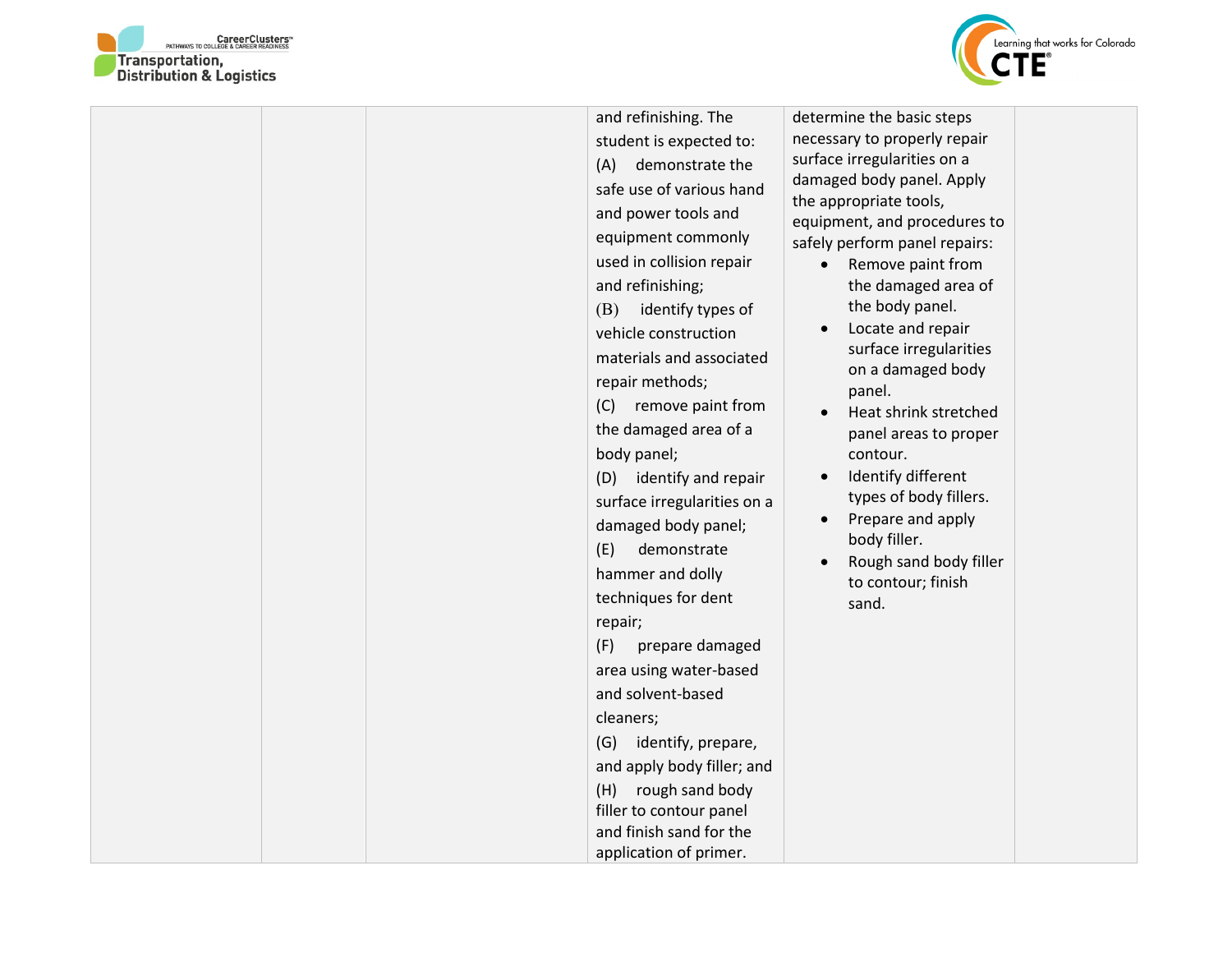



| <b>Paint and Refinish</b><br><b>Basics</b> | Read and interpret<br>textbooks, OEM manuals,<br>and other instructional<br>materials to determine the<br>basic steps necessary to<br>prepare a surface for<br>painting.<br>Apply the appropriate tools,<br>equipment, and procedures<br>to safely prepare a surface<br>for painting. | The student reviews the<br>technical knowledge and<br>skills of collision repair<br>and refinishing. The<br>student is expected to:<br>demonstrate the<br>(A)<br>proper preparation,<br>application, and<br>refinishing of various<br>paint products;<br>(B)<br>apply finish using<br>appropriate spray<br>techniques such as gun<br>arc, angle, distance,<br>travel speed, and spray<br>pattern overlap for the<br>finish being applied;<br>(C)<br>apply basecoat and<br>clear coat for overall<br>refinishing; and<br>sand, buff, and<br>(D)<br>polish fresh or existing<br>finish to remove defects<br>as required. | Demonstrate understanding<br>of basic preparation,<br>application, and refinishing<br>with various paint products:<br>Identify, use, and<br>$\bullet$<br>repair plastics and<br>adhesives.<br>Prepare surfaces for<br>$\bullet$<br>painting and finishing.<br>Practice operation of<br>spray guns and<br>related equipment.<br>Practice mixing,<br>matching, and<br>applying paint.<br>Prepare vehicles for<br>final detail.<br>Analyze the causes<br>and cures of paint<br>defects. |
|--------------------------------------------|---------------------------------------------------------------------------------------------------------------------------------------------------------------------------------------------------------------------------------------------------------------------------------------|------------------------------------------------------------------------------------------------------------------------------------------------------------------------------------------------------------------------------------------------------------------------------------------------------------------------------------------------------------------------------------------------------------------------------------------------------------------------------------------------------------------------------------------------------------------------------------------------------------------------|--------------------------------------------------------------------------------------------------------------------------------------------------------------------------------------------------------------------------------------------------------------------------------------------------------------------------------------------------------------------------------------------------------------------------------------------------------------------------------------|
| <b>Parts and Estimating</b>                | Understand the process of<br>creating and following an<br>estimate for repair within the<br>industry.                                                                                                                                                                                 | Ident relates core<br>nic skills to the<br>ments of collision repair<br>inishing technology. The<br>t is expected to:<br>apply effective oral and<br>communication skills with<br>uals from various cultures                                                                                                                                                                                                                                                                                                                                                                                                           | Gather information from a<br>variety of print and digital<br>sources (such as OEM manuals<br>and online instructional<br>materials) as well as firsthand<br>experiences observing a<br>qualified technician on<br>preparing a vehicle for<br>damage analysis. Create a<br>flow chart that will show the                                                                                                                                                                              |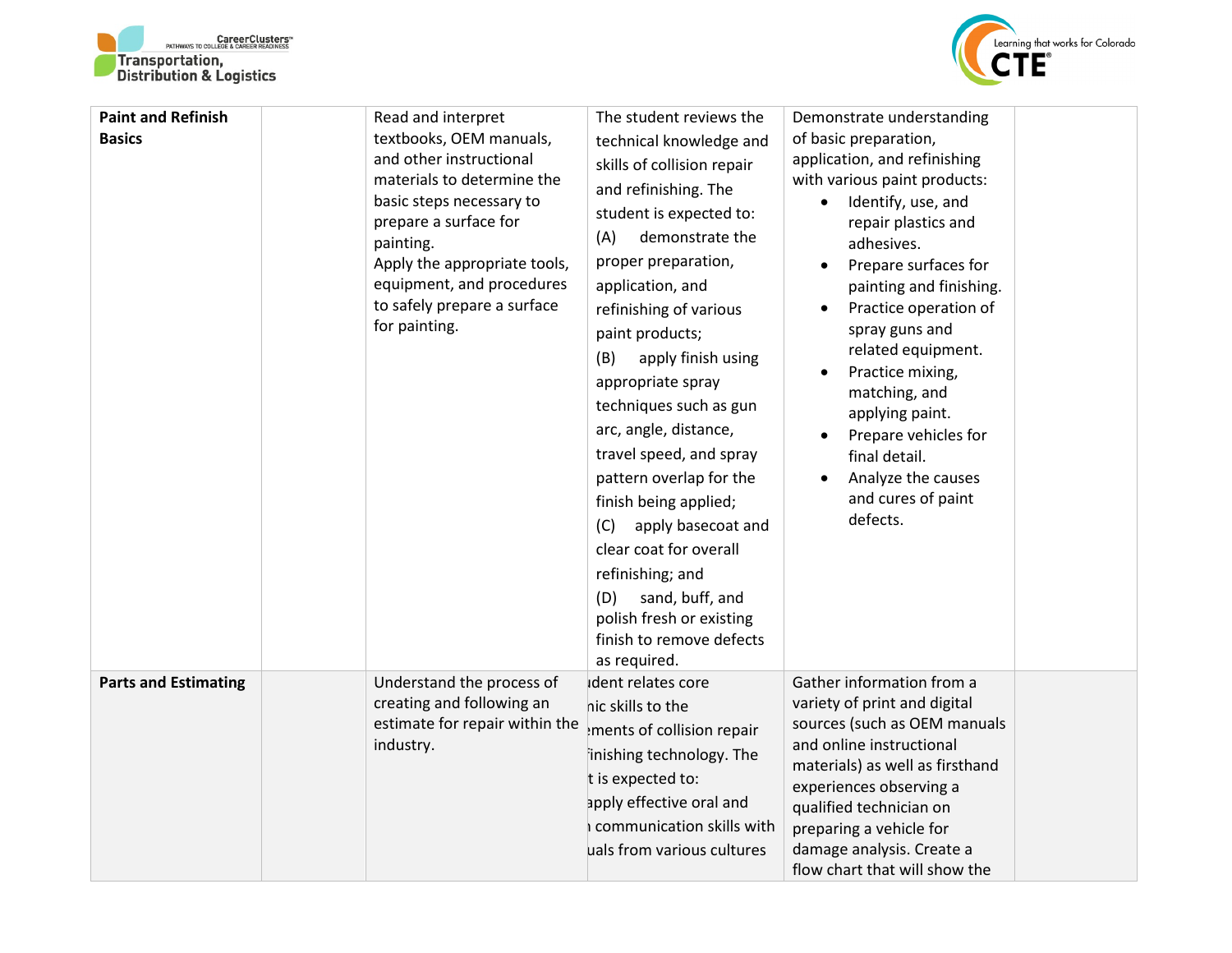



|  | fellow workers,<br>ement, and customers;<br>use technical writing skills<br>plete collision repair and<br>hing orders and related<br>vork; and<br>ocate and read documents<br>s service and repair<br>ation, technical bulletins,<br>cations, schematics, and<br>atalogs.<br>ident understands the<br>tal knowledge and skills of<br>ollision repair and<br>ing systems. The student<br>cted to:<br>estimate parts and labor<br>n collision repair and<br>ing orders | entire process of analyzing<br>damage and estimating costs.<br>Write an accompanying text<br>that describes how key steps<br>are accomplished, that is,<br>what the technician should do<br>and observe at each step.<br>Steps include but are not<br>limited to the following:<br>Position the vehicle<br>$\bullet$<br>for inspection.<br>Prepare vehicle for<br>$\bullet$<br>inspection by<br>providing access to<br>damaged areas.<br>Analyze damage to<br>$\bullet$<br>determine<br>appropriate methods<br>for overall repairs.<br>Determine the<br>$\bullet$<br>direction, point(s) of<br>impact, and extent of<br>direct, indirect, and<br>inertia damage.<br>Gather details of the<br>$\bullet$<br>incident/accident<br>necessary to<br>determine the full<br>extent of vehicle<br>damage.<br>Identify and record<br>$\bullet$<br>pre-existing damage.<br>Identify and record<br>prior repairs |  |
|--|----------------------------------------------------------------------------------------------------------------------------------------------------------------------------------------------------------------------------------------------------------------------------------------------------------------------------------------------------------------------------------------------------------------------------------------------------------------------|-------------------------------------------------------------------------------------------------------------------------------------------------------------------------------------------------------------------------------------------------------------------------------------------------------------------------------------------------------------------------------------------------------------------------------------------------------------------------------------------------------------------------------------------------------------------------------------------------------------------------------------------------------------------------------------------------------------------------------------------------------------------------------------------------------------------------------------------------------------------------------------------------------|--|
|  |                                                                                                                                                                                                                                                                                                                                                                                                                                                                      |                                                                                                                                                                                                                                                                                                                                                                                                                                                                                                                                                                                                                                                                                                                                                                                                                                                                                                       |  |
|  |                                                                                                                                                                                                                                                                                                                                                                                                                                                                      |                                                                                                                                                                                                                                                                                                                                                                                                                                                                                                                                                                                                                                                                                                                                                                                                                                                                                                       |  |
|  |                                                                                                                                                                                                                                                                                                                                                                                                                                                                      |                                                                                                                                                                                                                                                                                                                                                                                                                                                                                                                                                                                                                                                                                                                                                                                                                                                                                                       |  |